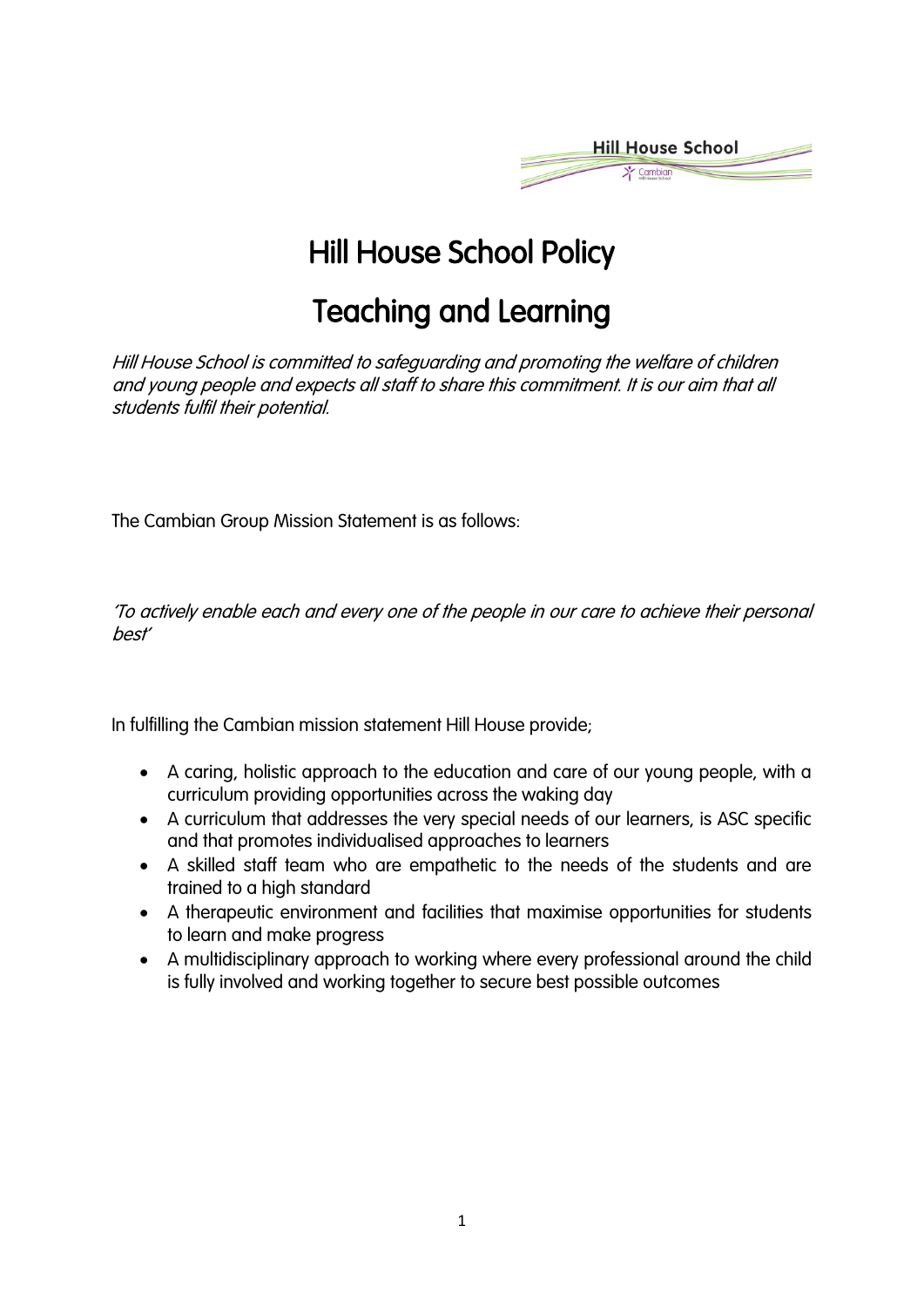#### Our Values

- Teaching and Learning is at the heart of everything that we do at Hill House. We believe that every moment of every day is a learning opportunity
- The active inclusion of all students in their learning
- The use of positive, non-aversive strategies in helping students to develop selfmanagement of their behaviour
- Developing students capacity for communication and the development of social skills and socially acceptable behaviours
- Promoting the health and welfare of our students
- Enabling students to make progress, and intervening in a precise and timely manner to ensure that progress is sustained

#### **Intent**

- Hill House provides exceptional education to all students
- The Hill House curriculum is broad, rich and ambitious. It provides highly positive, memorable experiences and rich opportunities for high quality learning. This has an impact on student's behaviour and contributes to achievement, SMSC and personal development
- The Hill House curriculum enables all students to work towards, achieve and exceed their individual EHCP outcomes
- The Hill House sixth form study programme offers a distinct and personalised curriculum designed to support students to become independent and learn vocational skills
- The Hill House curriculum prepares students for life after school and instils a sense of `cultural capital` supporting students to become valued citizens both within the school setting and within their wider community
- Teachers planning demonstrates excellent subject knowledge and is highly effective in ensuring that all students are sufficiently challenged and stretched

#### **Implementation**

- Teachers and Subject leaders have expert knowledge
- Students have a wide range of learning styles which are catered for by the variety of teaching approaches
- Teachers generate high levels of participation to ensure lessons are fun and interesting to engage the students
- All students have their own tablet and access to a range of educational apps throughout the school day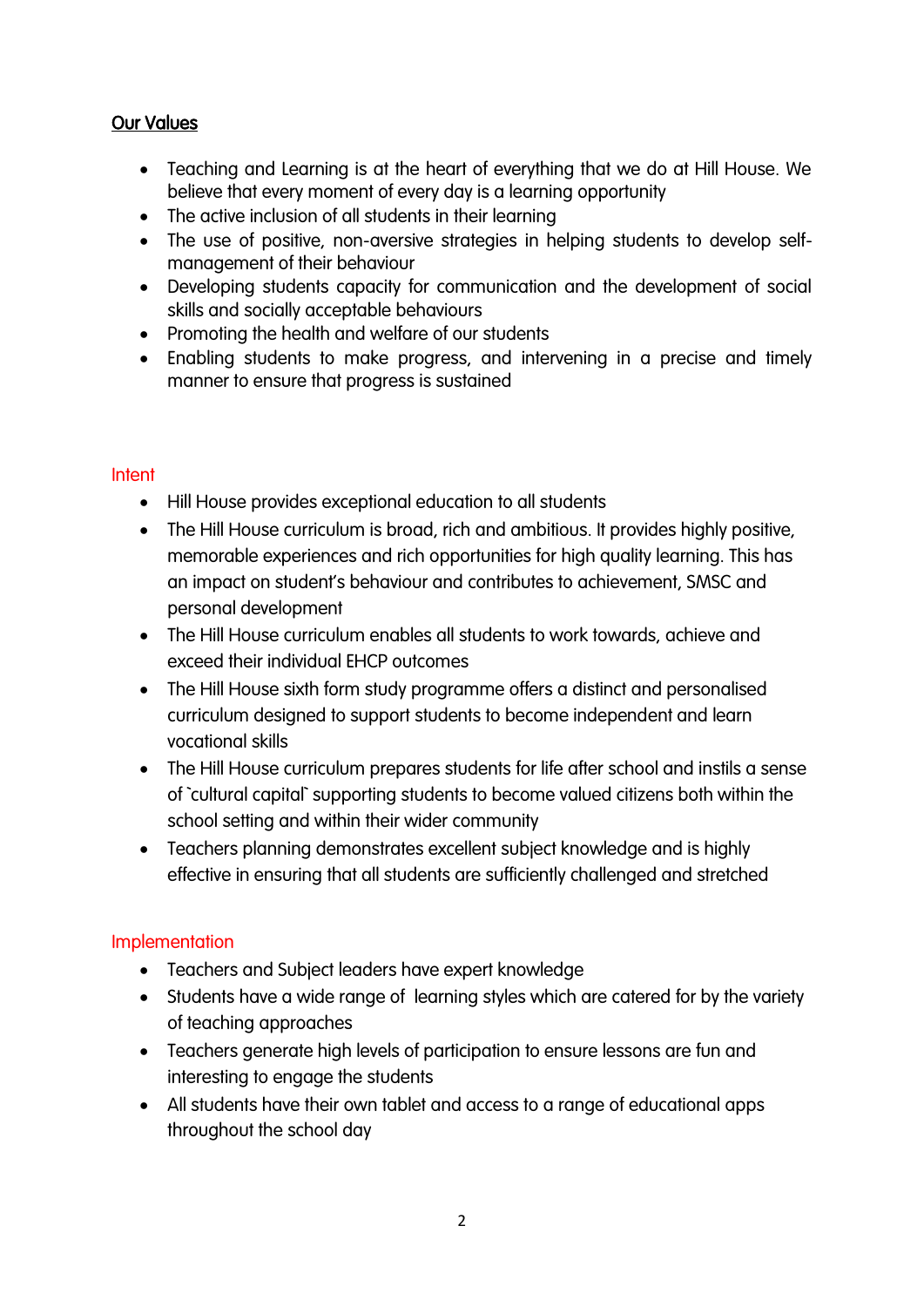- Teachers systematically check the understanding of our complex students who may need differentiated support with their communication, social interaction and sensory processing
- Teachers embed key concepts by using repetition and the generalisation of skills in order that they are transferable to real life settings
- The autism specific environment allows students to learn to their full potential. Teachers use well-judged and imaginative teaching strategies that, together with sharply focussed and timely support and intervention, match individual needs accurately
- Hill House work with a number of external providers who help to complement and extend our curriculum. These include a local sculpture park and arts centre, bush craft, climbing club, Southampton Football Club coaching sessions, the walled garden at a local secondary school and a vocational workshop run by our local mainstream sixth form college
- Students also engage in a range of extra-curricular activities including Wellbeing clubs such as dance, yoga and food explorers club
- Teachers use real time assessment to capture the progress of students with all education staff using a tablet to take photographs and add dialogue which feeds into the `Show Progress` programme
- There are three data collection points throughout the year
- Teachers use effective formative assessment and provide feedback to students, involving them in their next steps of progress
- Through the Hill House curriculum, students have the opportunity to work towards a range of AQA and OCR Nationally recognised awards
- Regular lesson observations, learning walks and moderation of work takes place throughout the year
- There is half termly Teacher supervision using a growth model in which Teachers and TA's are encouraged to reflect upon their practice and look to develop as professionals. At the heart of these supervisions are discussions around student well-being and progress towards both their EHCP outcomes and their individual curriculum targets.

## Impact

- Teachers have high expectations for student outcomes and are highly ambitious and are not afraid to take risks and in each class and college there is a positive climate for learning
- Our highly complex young people make outstanding progress, meeting and exceeding their targets.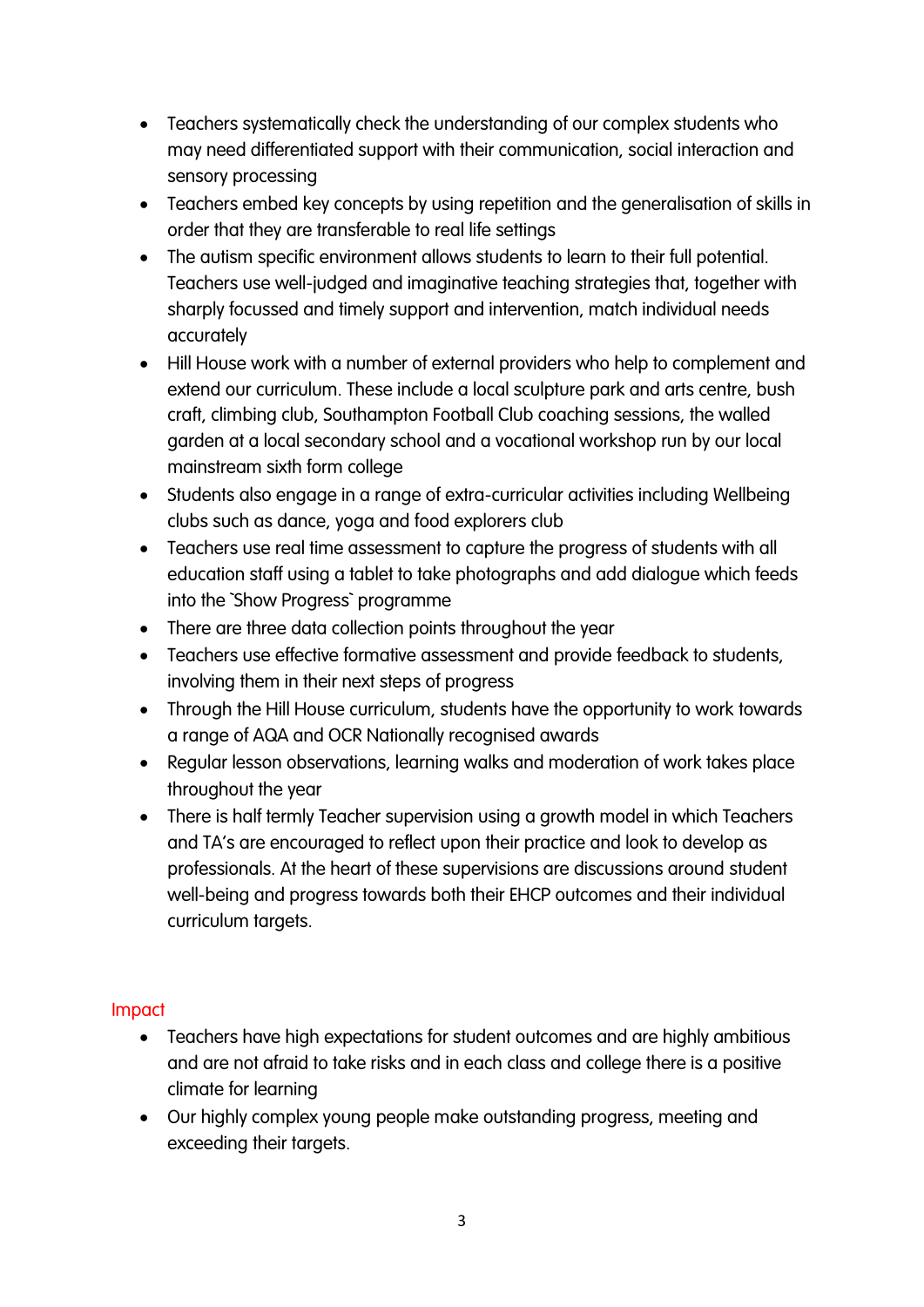- Students are making rapid and sustained progress in most areas of learning over time given their starting points and capabilities. They develop a wide range of skills commensurate with their complex profiles
- Hill House can demonstrate outstanding progress and outcomes for students evidenced in the student's individual case studies and learning journeys as well as in the school's academic data analysis;

## Hill House Sixth Form

- Hill House has high expectations for achievement and progress in the sixth form and stretches its students
- The Hill House sixth form curriculum builds on existing skills and knowledge and supports students to develop new skills and to become as independent as possible
- It enables students to practice skills in different settings, most importantly out in the community where they can also develop their social and personal skills
- Hill House offers a rich set of experiences and supports students to undertake an off - site work experience placement for example at the local village shop or at a local secondary school's walled garden.
- Hill House offers high quality careers guidance and works with an external provider `Talentino` who offer support that is relevant for our young people
- The impact of the Hill House sixth form curriculum is strong. This is demonstrated in the progress that our sixth form students continue to make and also is evidenced within our destination information

#### How teaching and learning promotes personal development

- Hill House promotes confidence, resilience and self esteem in the students
- The Hill House curriculum and ethos teaches students to engage within their community and develop a sense of respect
- The Hill House curriculum offers a rich variety of experiences both at the school and out in the community such as whole school music, drama and dance activities
- The staff at Hill House work as one team with the education, care and therapy team working within a seamless approach
- Students are supported to learn how to stay healthy and all students have an individual E-Safety risk assessment to help them to stay safe
- The Hill House Wellbeing Practitioner works with students and staff to support everyone to be safe, healthy and happy

**SMSC** 

• The school's thoughtful and wide-ranging promotion of students' spiritual, moral, social and cultural development and their physical wellbeing enables them to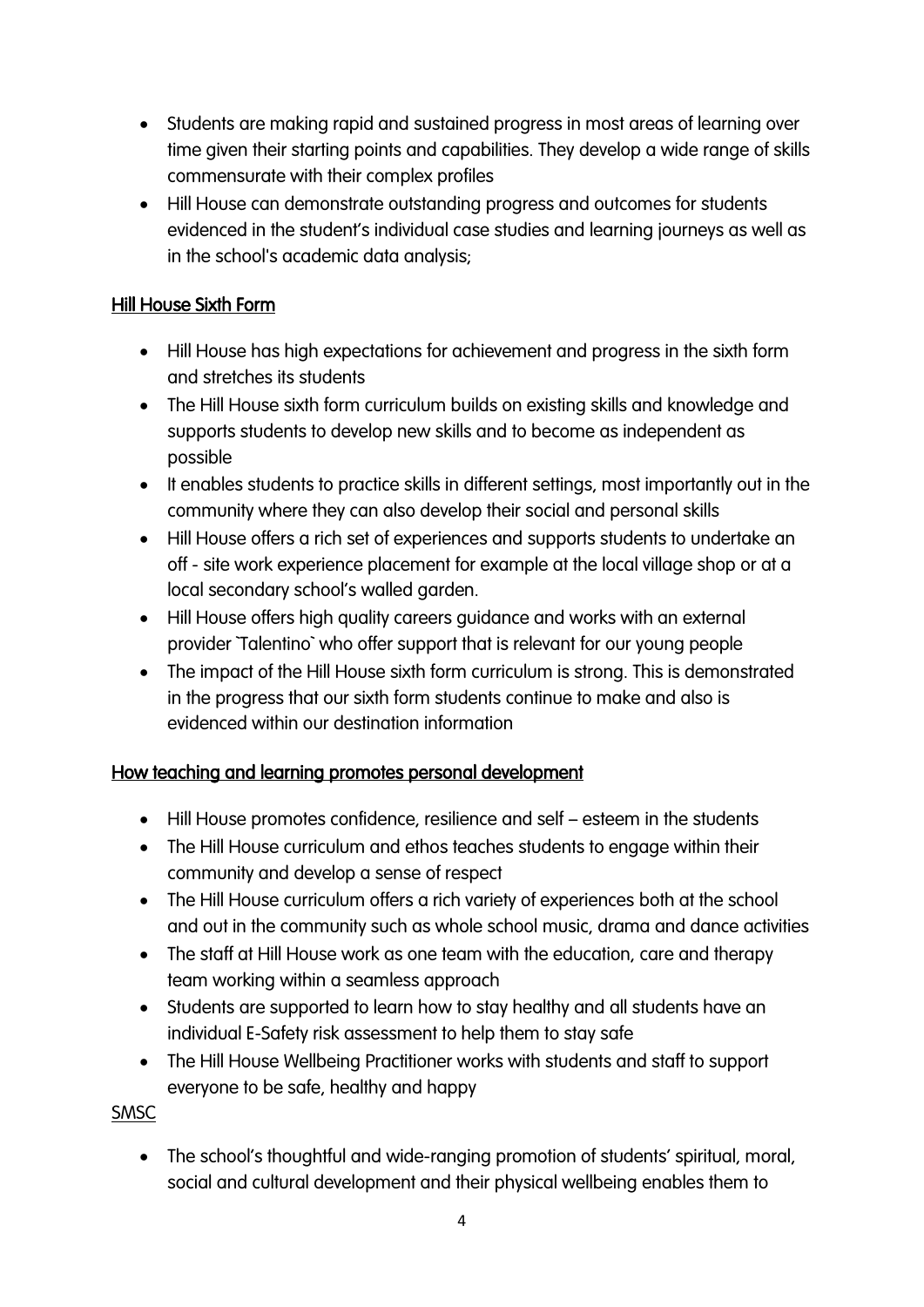thrive in a supportive, highly cohesive learning community. It helps students to adopt knowledge and respect

- A wealth of SMSC opportunities and experiences are on offer throughout each academic year. All students are encouraged and supported to take part and these also include weekly MFL lessons. Students learn social skills and cultural development
- SMSC offers a creative and imaginative approach to learning where students are enabled to learn about themselves and others from around the world

## British Values

- Cultural Capital is embedded in the life of the school
- The provision of SMSC actively promotes the fundamental British values of democracy, the rule of law and individual liberty. It provides students with the opportunity to explore values and beliefs, including religious beliefs and the way in which they impact on people's lives. It encourages tolerance and harmony between different cultural traditions as well as mutual respect and tolerance of those with different faiths and beliefs
- SMSC at Hill House enables students to learn about right from wrong and to respect the civil and criminal law of England
- SMSC provision enables students to acquire a broad general knowledge of and respect for public institutions and services in England. Students have the opportunity to visit a range of places including the Houses of Parliament, local museums and libraries and attend events such as local services
- Students take part in regular student meetings where they have the opportunity to have a voice and vote on issues that impact them and make choices about their everyday life
- Students are encouraged to take part in a variety of charity events and contribute to the local community by working in the village community store and running a stall at the summer fete each year
- Individually planned trips cater for specific cultural or religious needs such as a trip to the mosque
- Sixth form students have careers education and advice enabling them to further develop skills for future success
- Hill House hold an annual careers week where all students can learn and experience the world of work

## RSE

• RSE topics run throughout the whole Hill House curriculum we also ensure that each student receives the appropriate relationships and sex education relevant to